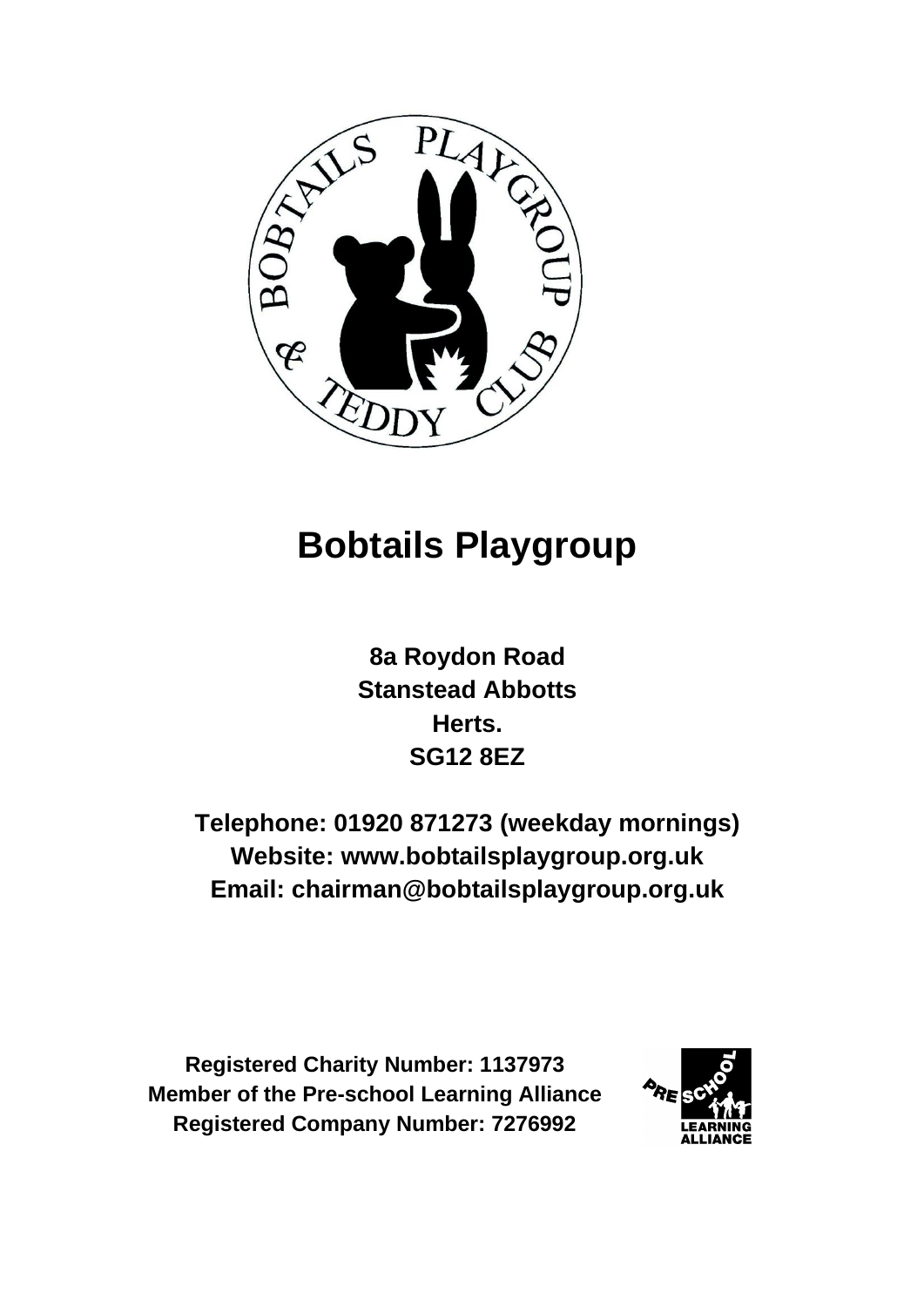## **Welcome to Bobtails Playgroup**

Bobtails Playgroup is an early years setting that offers both structured education and informal play activities for pre-school children. It is a registered charity and is managed by a committee of volunteer parents.

## **Our setting aims to:**

- provide high quality care and education for children below statutory school age;
- work in partnership with parents to help children to learn and develop;
- add to the life and well-being of the local community; and
- **•** offer children and their parents a service that promotes equality and values diversity.

We aim to ensure that each child:

- is in a safe and stimulating environment;
- is given generous care and attention, because of our ratio of qualified staff to children, as well as volunteer parent helpers;
- has the chance to join with other children and adults to live, play, work and learn together;
- is helped to take forward her/his learning and development by being helped to build on what she/he already knows and can do;
- has a personal key person who makes sure each child makes satisfying progress;
- **EXTE:** is in a setting that sees parents as partners in helping each child to learn and develop; and
- is in a setting in which parents help to shape the service it offers.

## **Parents**

Parents are regarded as members of our setting who have full participatory rights. These include a right to be:

- valued and respected;
- kept informed;
- consulted;
- involved; and
- included at all levels.

As a community based, voluntary managed setting, we also depend on the good will of parents and their involvement to keep going. Membership of the setting carries expectations on parents for their support and commitment.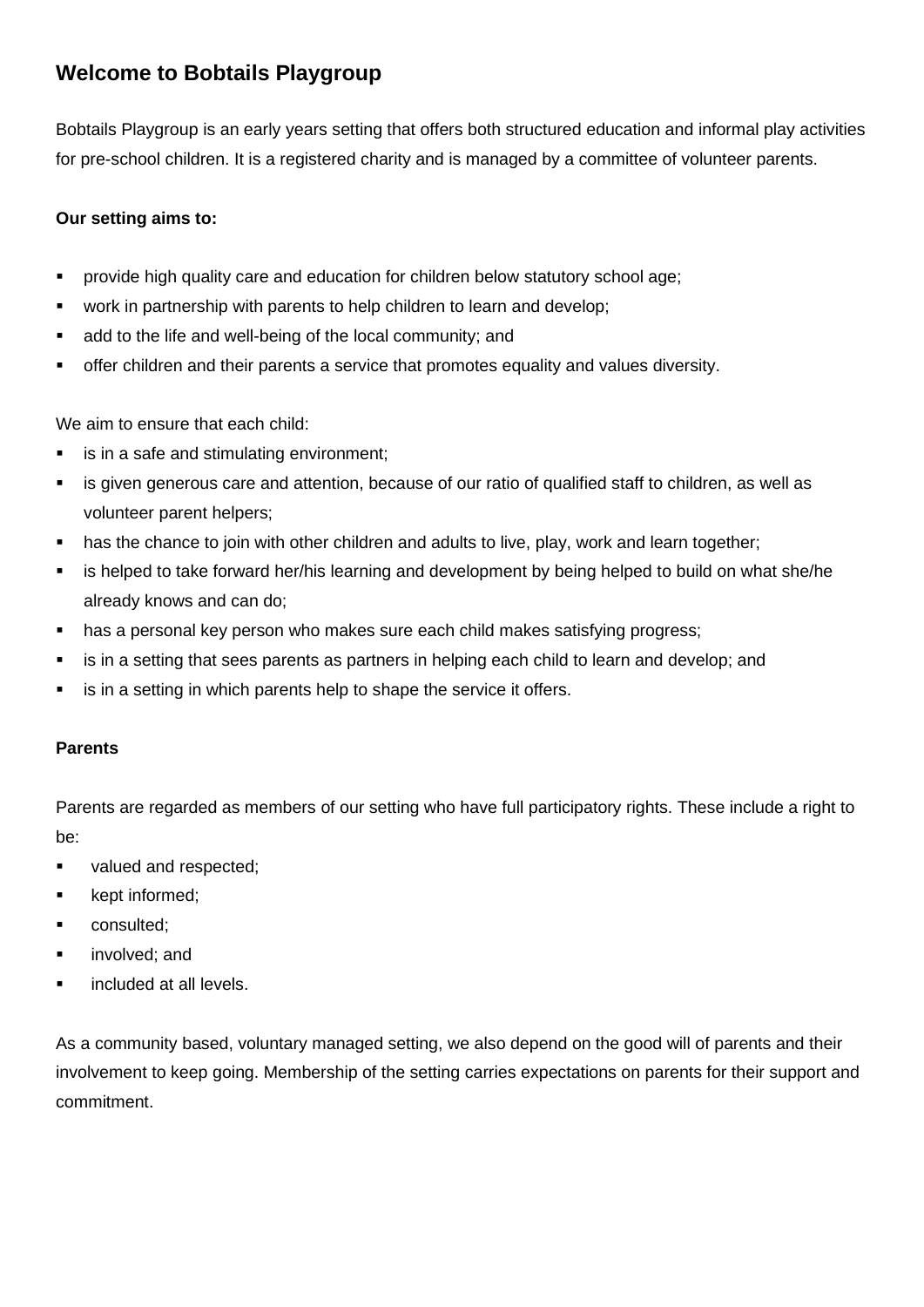## **Children's development and learning**

The provision for children's development and learning is guided by The Early Years Foundation Stage (DCFS 2007). From September 2008 the Early Years Foundation Stage became law. This brings together Birth to Three Matters and the Curriculum Guidance for the Foundation Stage. Our provision reflects the four key themes and 16 commitments of the Early Years Foundation Stage.

## *A Unique Child*

- Child Development: Skilful communicator, competent learner.
- Inclusive Practice: Equality and diversity, children's entitlements, early support.
- Keeping Safe: Being safe and protected, discovering boundaries, making choices.
- Health and Well-being: Growth and developing, physical and emotional wellbeing.

## *Positive Relationships*

- Respecting Each Other: Understanding feelings, friendship, professional relationships.
- **•** Parents as Partners: Respecting diversity, communication, learning together.
- Supporting Learning: Positive interactions, listening to children, effective teaching.
- Key Person: Secure attachment, shared care, independence.

## *Enabling Environments*

- Observation, Assessment and Planning: Starting with the child, planning, assessment.
- Supporting Every Child: Children's needs, the learning journey, working together.
- The Learning Environment: The emotional environment, the outdoor environment, the indoor environment.
- The Wider Context: Transitions and continuity, multi-agency working, the community.

## *Learning and Development*

- Play and Exploration: Learning through experience, adult involvement, contexts for learning.
- Active Learning: Mental and physical involvement, decision making, personalised learning.
- Creativity and Physical Thinking: Making connections, transforming and understanding, sustained shared thinking.
- Areas of Development and Learning.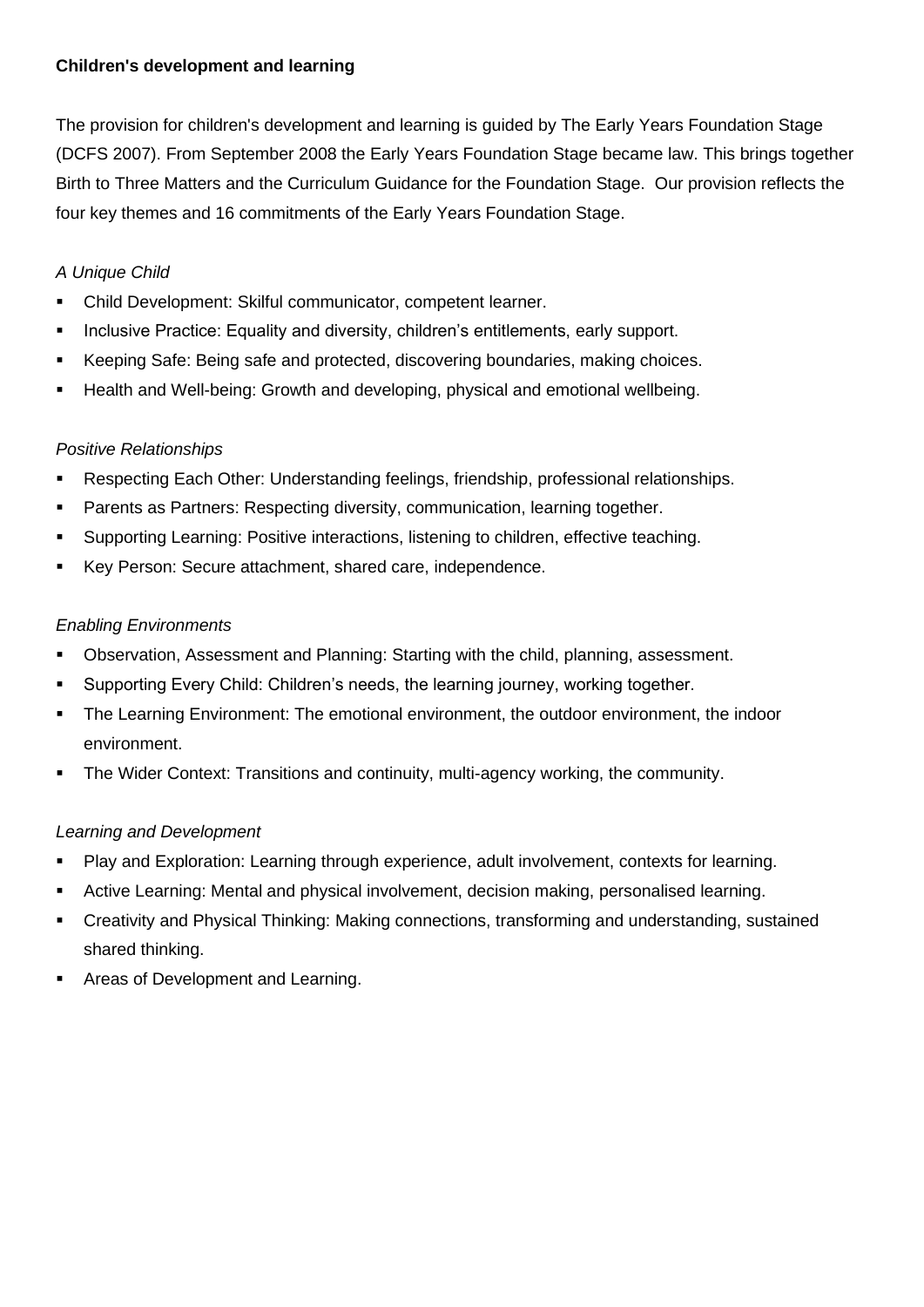## **How we provide for development and learning**

Children start to learn about the world around them from the moment they are born. The care and education offered by our setting helps children to continue to do this by providing all of the children with interesting activities that are appropriate for their age and stage of development.

The Areas of Development and Learning comprise:

- personal, social and emotional development;
- communication, language and literacy development;
- problem solving, reasoning and numeracy;
- knowledge and understanding of the world;
- physical development; and
- creative development.

For each area, the practice guidance sets out the Early Learning Goals. These goals state what it is expected that children will know and be able to do by the end of the reception year of their education. The practice guidance also sets out in 'Development Matters' the likely stages of progress a child makes along their learning journey towards the early learning goals. Our setting has regard to these matters when we assess children and plan for their learning.

#### *Personal, social and emotional development*

Our programme supports children to develop:

- positive approaches to learning and finding out about the world around them;
- **•** confidence in themselves and their ability to do things, and valuing their own achievements;
- . their ability to get on, work and make friendships with other people, both children and adults;
- their awareness of, and being able to keep to, the rules which we all need to help us to look after ourselves, other people and our environment;
- their ability to dress and undress themselves, and look after their personal hygiene needs; and
- their ability to expect to have their ways of doing things respected and to respect other people's ways of doing things.*Communication, language and literacy*

Our programme supports children to develop:

- conversational skills with one other person, in small groups and in large groups to talk with and listen to others;
- their vocabulary by learning the meaning of and being able to use new words;
- their ability to use words to describe their experiences;
- their knowledge of the sounds and letters that make up the words we use:
- their ability to listen to, and talk about, stories;
- knowledge of how to handle books and that they can be a source of stories and information;
- knowledge of the purposes for which we use writing; and
- making their own attempts at writing.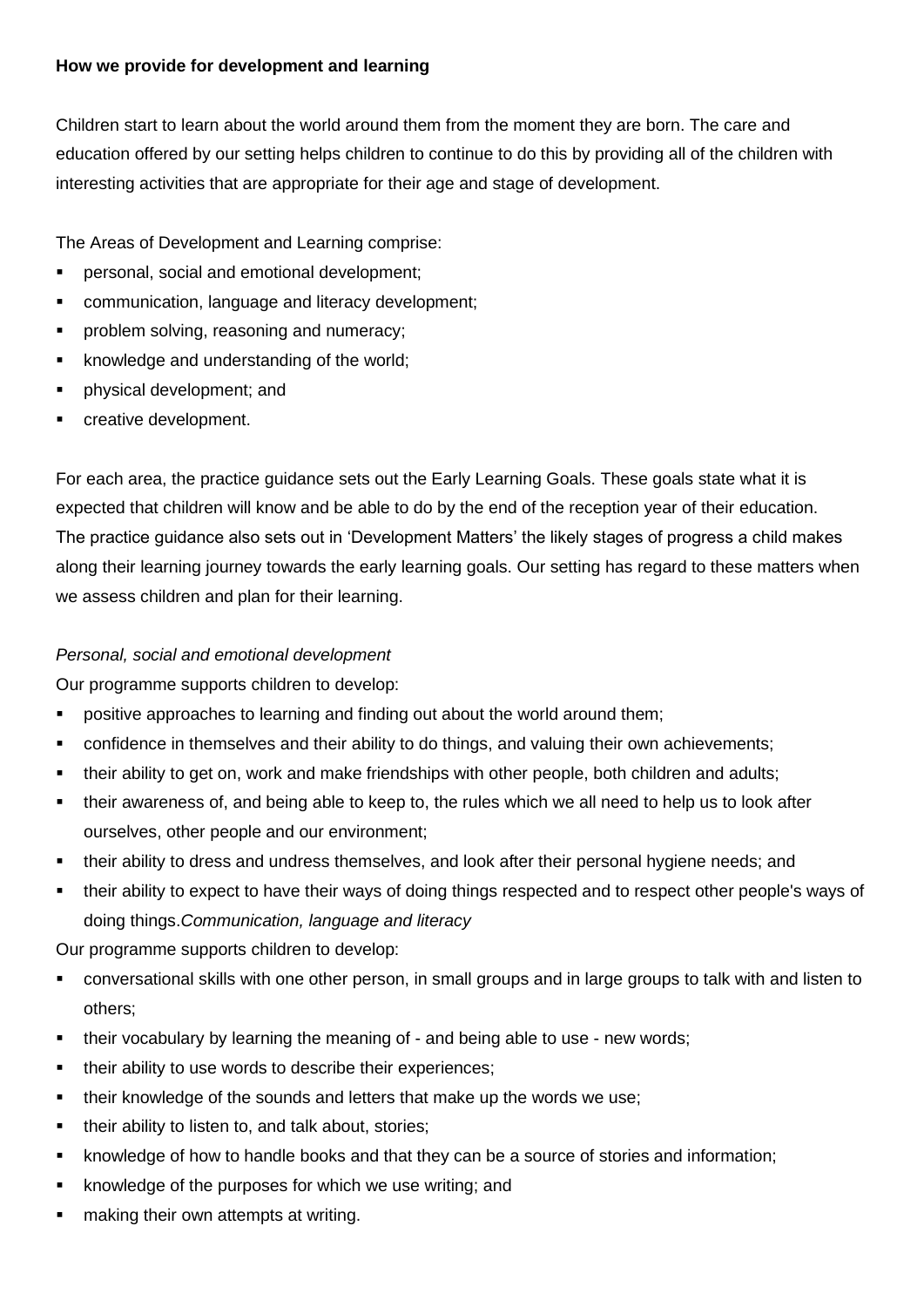## *Problem solving, reasoning and numeracy*

Our programme supports children to develop:

- understanding and ideas about how many, how much, how far and how big;
- understanding and ideas about patterns, the shape of objects and parts of objects, and the amount of space taken up by objects;
- **■** understanding that numbers help us to answer questions about how many, how much, how far and how big;
- understanding and ideas about how to use counting to find out how many; and
- early ideas about the result of adding more or taking away from the amount we already have.

## *Knowledge and understanding of the world*

Our programme supports children to develop:

- knowledge about the natural world and how it works;
- knowledge about the made world and how it works;
- their learning about how to choose, and use, the right tool for a task;
- their learning about computers, how to use them and what they can help us to do;
- their skills on how to put together ideas about past and present and the links between them;
- their learning about their locality and its special features; and
- their learning about their own and other cultures.

## *Physical development*

Our programme supports children to develop:

- increasing control over the large movements that they can make with their arms, legs and bodies, so that they can run, jump, hop, skip, roll, climb, balance and lift;
- increasing control over the small movements they can make with their arms, wrists and hands, so that they can pick up and use objects, tools and materials; and
- their understanding about the importance of, and how to look after, their bodies.

## *Creative development*

Our programme supports children to develop:

- the use of paint, materials, music, dance, words, stories and role-play to express their ideas and feelings; and
- their interest in the way that paint, materials, music, dance, words, stories and role-play can be used to express ideas and feelings.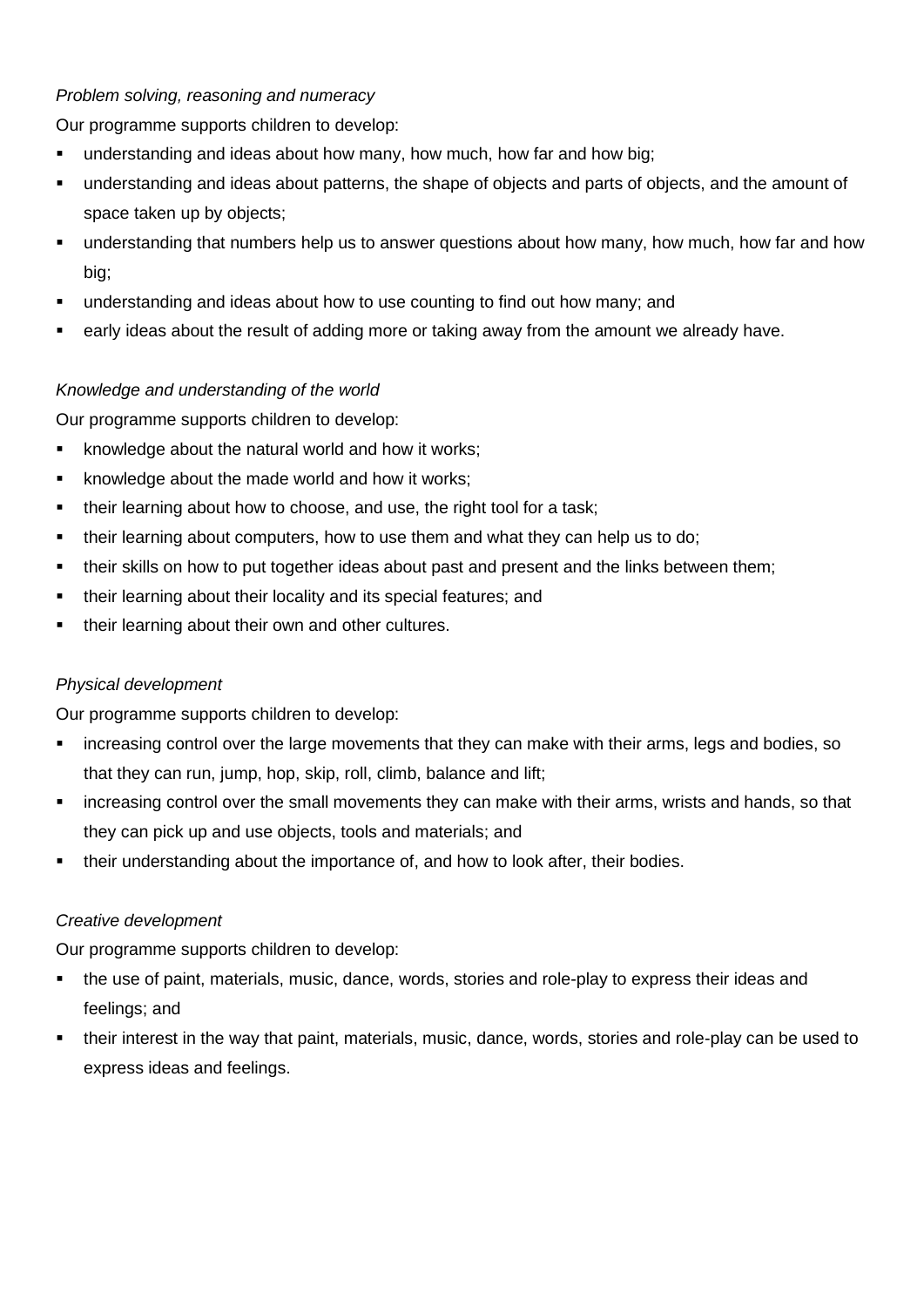## *Learning through play*

Play helps young children to learn and develop through doing and talking, which research has shown to be the means by which young children learn to think. Our setting uses the practice guidance Early Years Foundation Stage to plan and provide a range of play activities which help children to make progress in each of the areas of learning and development. In some of these activities children decide how they will use the activity and, in others, an adult takes the lead in helping the children to take part in the activity. In all activities information from the practice guidance to the Early Years Foundation Stage has been used to decide what equipment to provide and how to provide it.

#### *Assessment*

We assess how young children are learning and developing by observing them frequently. We use information that we gain from observations, as well as from photographs or videos of the children, to document their progress and where this may be leading them. We believe that parents know their children best and we ask them to contribute to assessment by sharing information about what their children like to do at home and how they as parents are supporting development.

We make periodic assessment summaries of children's achievement based on our ongoing development records. These form part of children's records of achievement. We undertake these assessment summaries at regular intervals as well as times of transition, such as when a child moves into a different group or when they go on to school.

#### *Records of achievement*

The setting keeps a record of achievement for each child. Staff and parents working together on their children's records of achievement is one of the ways in which the key person and parents work in partnership. Your child's record of achievement helps us to celebrate together her/his achievements and to work together to provide what your child needs for her/his well-being and to make progress.

Your child's key person will work with you to keep this record. To do this you and she/he will collect information about your child's needs, activities, interests and achievements. This information will enable the key person to identify your child's stage of progress. You and the key person will then decide on how to help your child to move on to the next stage.

#### **Working together for your children**

In our setting we maintain the ratio of adults to children in the setting that is set through the Welfare Requirements. We also have volunteer parent helpers where possible to complement these ratios. This helps us to:

- give time and attention to each child;
- talk with the children about their interests and activities;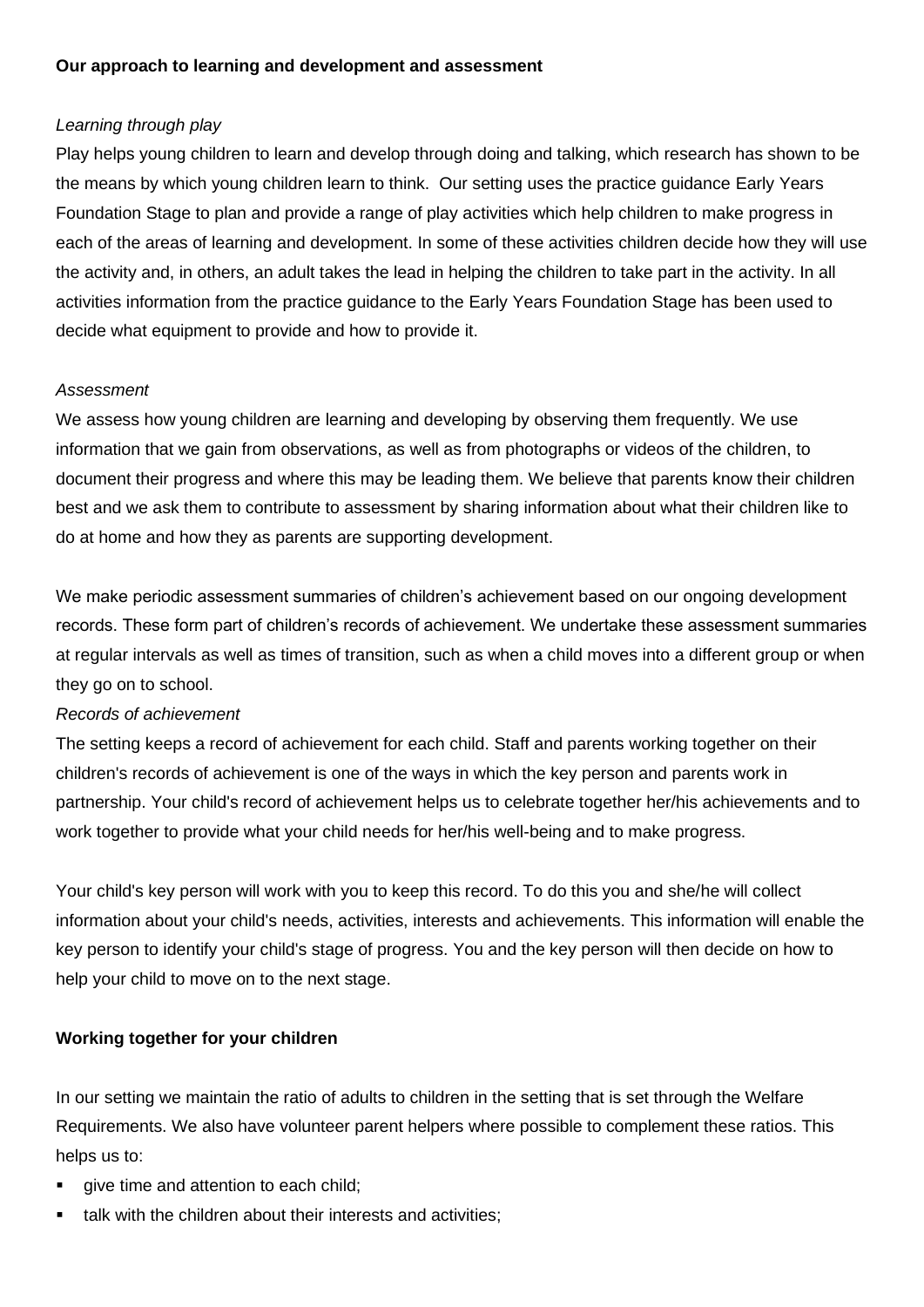- help children to experience and benefit from the activities we provide; and
- allow the children to explore and be adventurous in safety.

The staff who work at our setting are:

| <b>Name</b>              | <b>Job Title</b>                     | <b>Qualifications and Experience</b>                                                |
|--------------------------|--------------------------------------|-------------------------------------------------------------------------------------|
| Mrs Keely Smith          | Playgroup/Teddyclub Leader           | NVQ Level 3 Child Care Learning<br>and Development                                  |
| Mrs Lisa Larkman         | Deputy Playgroup Leader<br>keyperson | NVQ Level 3 Child Care Learning<br>and Development                                  |
| Mrs Louise Bruno         | Playgroup Assistant / keyperson      | NVQ Level 3 Child Care Learning<br>and Development                                  |
| Miss Katie Wilson        | Playgroup Assistant / keyperson      | NVQ Level 5 Child Care Learning<br>and Development                                  |
| Mrs Sharon Peppiatt      | Playgroup Assistant/ keyworker       | NQV Level 3 Child Care Learning<br>and Development                                  |
| Mrs Nicola Hancock       | Playgroup Assistant/ keyworker       | NQV Level 3 Child Care Learning<br>and Development                                  |
| <b>Mrs Sarah Merritt</b> | Playgroup Assistant/ Keyworker       | NVQ Level 2 Child Care Learning<br>and Development. Studying Level<br>3 at present. |
| Miss Olivia Gregory      | Playgroup assistant apprentice       | Studying NVQ Level 2 Childcare<br>learning and development.                         |

#### **How parents take part in the setting**

Our setting recognises parents as the first and most important educators of their children. All of the staff see themselves as partners with parents in providing care and education for their child. There are many ways in which parents take part in making the setting a welcoming and stimulating place for children and parents, such as:

- exchanging knowledge about their children's needs, activities, interests and progress with the staff;
- helping at sessions of the setting;
- sharing their own special interests with the children;
- helping to provide, make and look after the equipment and materials used in the children's play activities;
- being part of the management of the setting;
- taking part in events and informal discussions about the activities and curriculum provided by the setting;
- joining in community activities in which the setting takes part; and
- building friendships with other parents in the setting.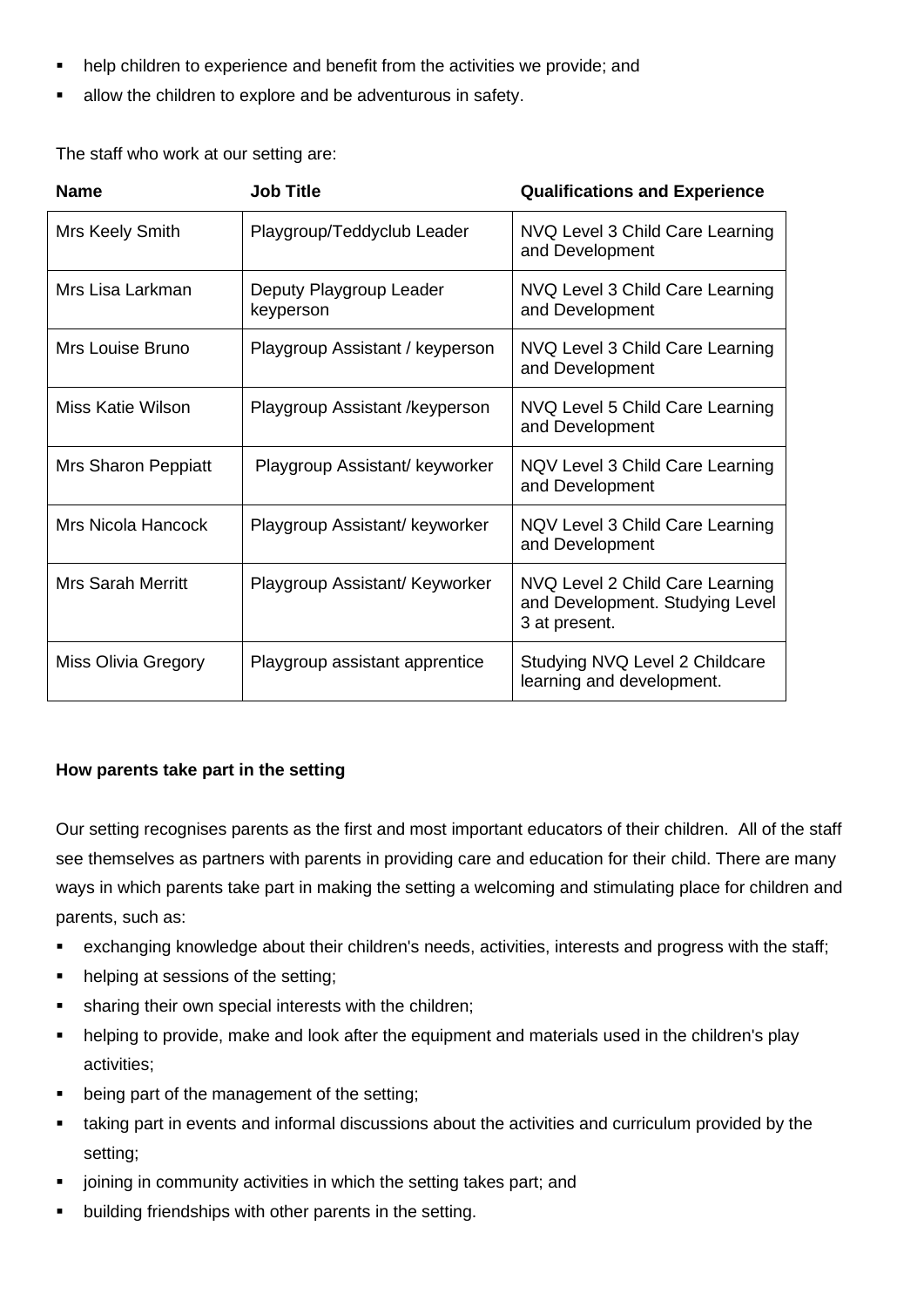#### *Joining in*

Parents can offer to take part in a session by sharing their own interests and skills with the children. Parents have visited the setting to play the clarinet for the children, show pictures of the local carnival held in their neighbourhood, and show the children their collection of shells.

We welcome parents to drop into the setting to see it at work or to speak with the staff.

#### **Key persons and your child**

Our setting uses a key person approach. This means that each member of staff has a group of children for whom she/he is particularly responsible. Your child's key person will be the person who works with you to make sure that what we provide is right for your child's particular needs and interests. When your child first starts at the setting, she/he will help your child to settle and throughout your child's time at the setting, she/he will help your child to benefit from the setting's activities.

#### **Learning opportunities for adults**

As well as gaining qualifications in early years care and education, the setting staff take part in further training to help them to keep up-to-date with thinking about early years care and education. The setting also keeps itself up-to-date with best practice in early years care and education, as a member of the Pre-school Learning Alliance, through the Under 5 magazine and publications produced by the Alliance. The current copy of Under Five is available for you to read.

From time to time the setting holds learning events for parents. These usually look at how adults can help children to learn and develop in their early years. Courses on similar topics are held locally by the Preschool Learning Alliance; watch out for information about these.

#### **Opening times**

We are open every weekday during term time from 8.45 to 11.45 every morning. Children are normally admitted at the beginning of the term in which they are three. On starting, the children will be offered a minimum of two sessions, depending on spaces available, with the hope that all children increase to at least four sessions before leaving to attend nursery. All the sessions take place in our premises in Roydon Road, Stanstead Abbotts.

#### **The setting's timetable and routines**

Our setting believes that care and education are equally important in the experience which we offer children. The routines and activities that make up the day in the setting are provided in ways that:

help each child to feel that she/he is a valued member of the setting;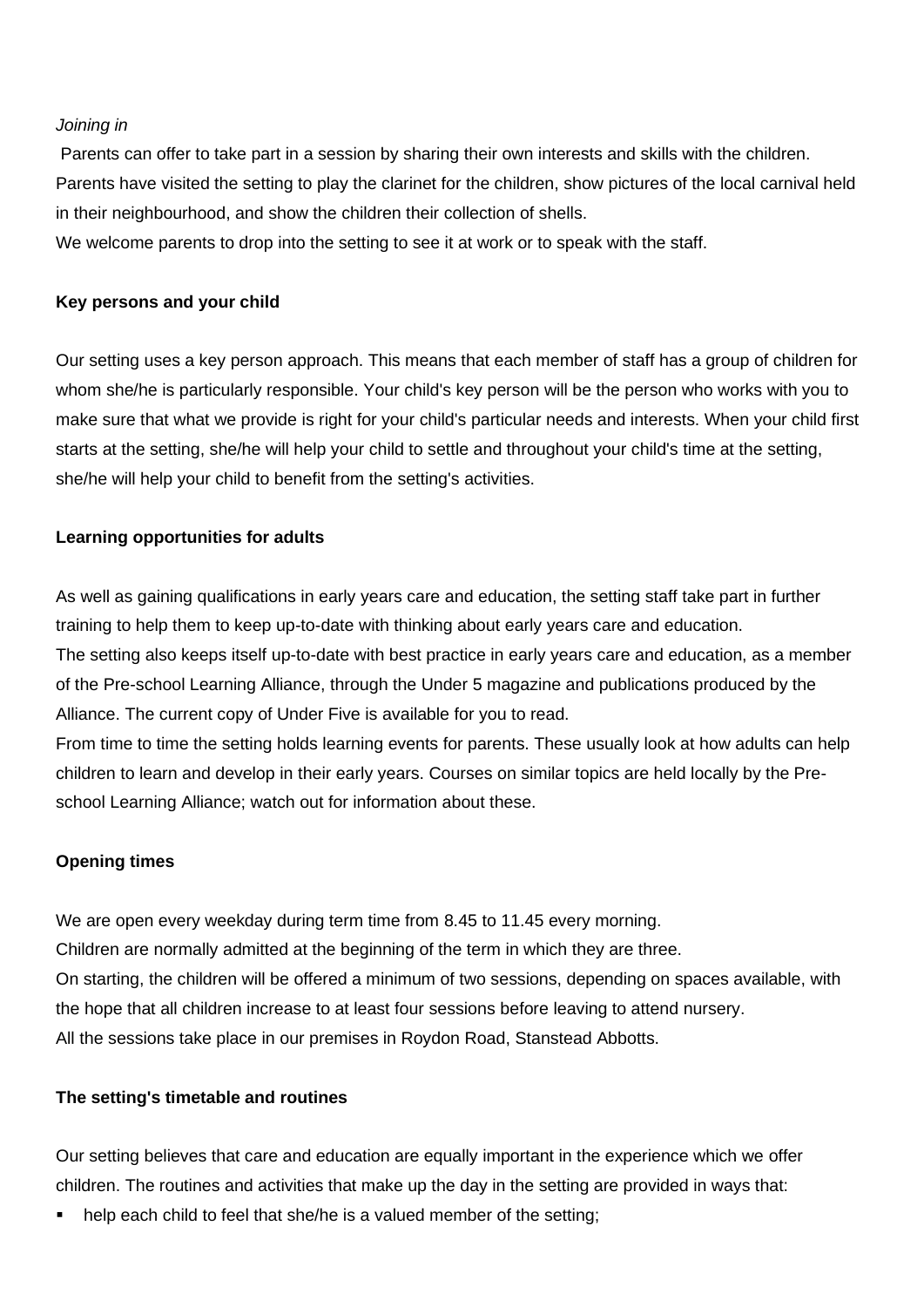- ensure the safety of each child;
- help children to gain from the social experience of being part of a group; and
- provide children with opportunities to learn and help them to value learning.

#### **The session**

We organise our sessions so that the children can choose from, and work at, a range of activities and, in doing so, build up their ability to select and work through a task to its completion. The children are also helped and encouraged to take part in adult-led small and large group activities which introduce them to new experiences and help them to gain new skills, as well as helping them to learn to work with others. Outdoor activities contribute to children's health, their physical development and their knowledge of the world around them. The children have the opportunity, and are encouraged, to take part in outdoor childchosen and adult-led activities, as well as those provided in the indoor playroom.

#### **Snacks and meals**

The setting makes snacks and meals a social time at which children and adults eat together. We plan the menus for snacks and meals so that they provide the children with healthy and nutritious food. Do tell us about your child's dietary needs and we will make sure that these are met.

#### **Policies**

Copies of the setting's policies and procedures are available for you to see at the Playgroup.

The setting's policies help us to make sure that the service provided by the setting is a high quality one and that being a member of the setting is an enjoyable and beneficial experience for each child and her/his parents.

The staff and parents of the setting work together to adopt the policies and they all have the opportunity to take part in the annual review of the policies. This review helps us to make sure that the policies are enabling the setting to provide a quality service for its members and the local community.

#### **Safeguarding children**

Our setting has a duty under the law to help safeguard children against suspected or actual 'significant harm'.

Our employment practices ensure children against the likelihood of abuse in our settings and we have a procedure for managing complaints or allegations against a member of staff.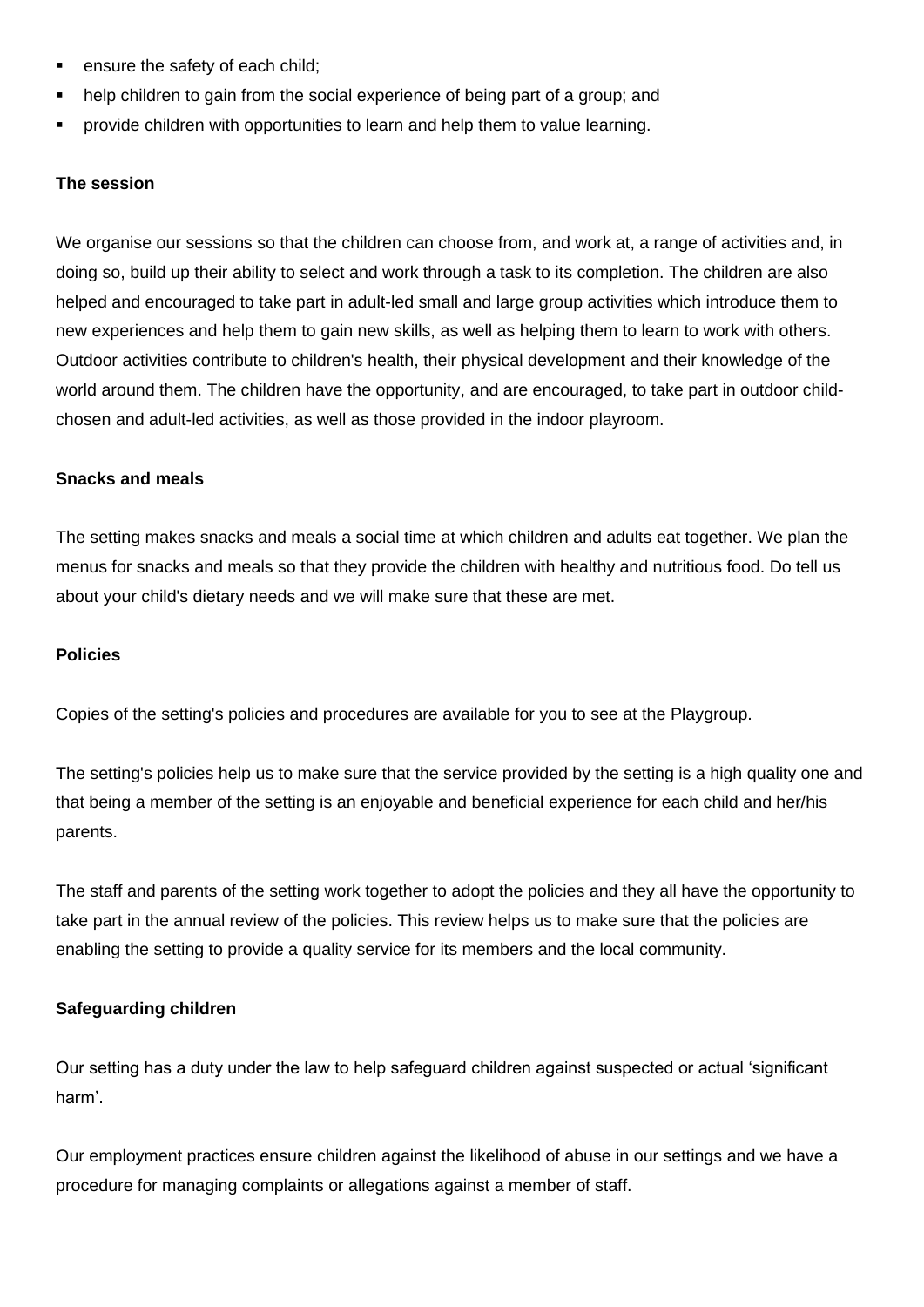Our way of working with children and their parents ensures we are aware of any problems that may emerge and can offer support, including referral to appropriate agencies when necessary, to help families in difficulty.

#### **Special needs**

As part of the setting's policy to make sure that its provision meets the needs of each individual child, we take account of any special needs a child may have. The setting works to the requirements of the 1993 Education Act and The Special Educational Needs Code of Practice (2001). Our Special Educational Needs Co-ordinator is Lisa, our Deputy Playgroup Leader and Louise Bruno.

## **Registration and Insurance**

Bobtails Playgroup is inspected by Ofsted (www.ofsted.gov.uk) and has full insurance cover for up to 30 children per session. Our Ofsted Unique Reference Number (URN) is EY418533.

## **The management of our setting**

A parent management committee - whose members are elected by the parents of the children who attend the Playgroup - manages the setting. The elections take place at our Annual General Meeting. The committee is responsible for:

- managing the setting's finances;
- employing and managing the staff;
- making sure that the setting has, and works to, policies that help it to provide a high quality service; and
- making sure that the setting works in partnership with the children's parents.

The Annual General Meeting is open to the parents of all of the children who attend the setting. It is our shared forum for looking back over the previous year's activities and shaping the coming year's plan.

#### **Fees**

The fees are £13 per session, payable at the start of each half-term. Fees must still be paid if children are absent without notice for a short period of time. If your child has to be absent over a long period of time, talk to Keely Smith who is the Playgroup Leader or the Committee Chairperson.

For your child to keep her/his place at the setting, you must pay the fees. From the term after which your child turns three, you are entitled to 15 hours nursery education funding a week although you can, of course, choose not to take up the full 15 hours. Where funding is not received, then fees apply. Every attempt is made to keep fees to a minimum whilst ensuring that Playgroup expenses are covered. The Committee is active in raising additional funds by a variety of events throughout each year to continue to develop the facilities.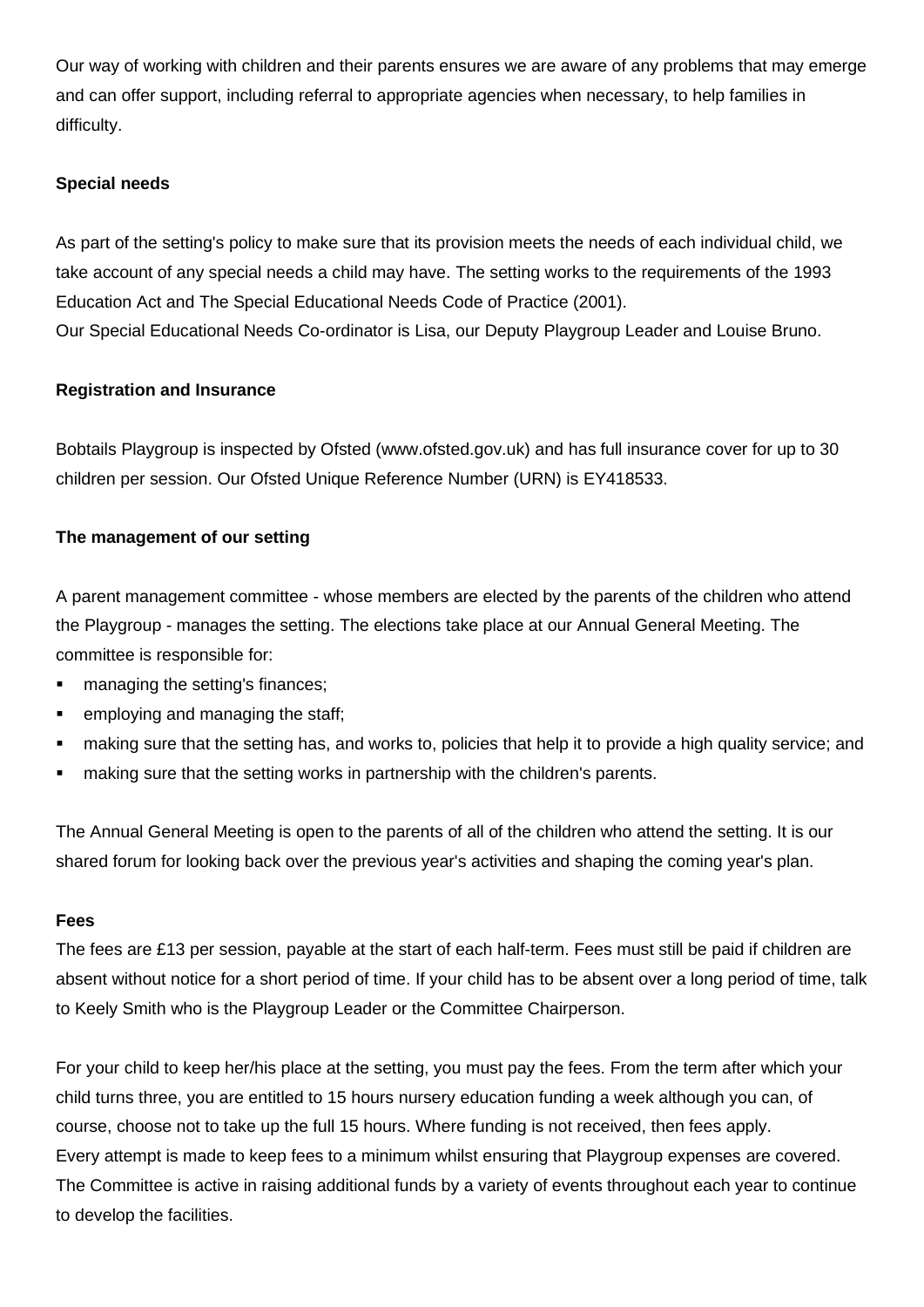## **Starting at our setting**

## *The first days*

We want your child to feel happy and safe with us. To make sure that this is the case, the staff will work with you to decide on how to help your child to settle into the setting. The setting has a policy about helping children to settle into the setting: a copy is available to view at the Playgroup.

## *Clothing*

We provide protective clothing for the children when they play with messy activities.

We encourage children to gain the skills that help them to be independent and look after themselves.

These include taking themselves to the toilet and taking off, and putting on, outdoor clothes. Clothing that is easy for them to manage will help them to do this.

Although uniform is not compulsory, the children look smart wearing the blue polo shirts and royal blue sweatshirts that have the Bobtails Playgroup and Teddy Club logo. Information on how to purchase these will be in your welcome pack.

## **TERMS AND CONDITIONS OF BOBTAILS PLAYGROUP**

These terms and conditions have been set out for the health and safety of the children, and to assist in the smooth running of Bobtails Playgroup.

- 1. Fees are to be paid within the first two weeks of each half term period. We regret that fees must still be paid during a child's absence/sickness, including holidays. If a child is ill for more than two weeks a retainer may be charged for keeping the place open but weekly fees will not be requested.
- 2. **We require SIX WEEKS WRITTEN NOTICE to cancel your child's place** this includes six weeks notice if your child will be going up to a School Nursery. If you cancel your child's place giving less than six weeks written notice or move your child into a School Nursery without six weeks written notice, we maintain the right to charge fees equivalent to the notice period at the rate applicable to your child's sessions booked.
- 3. Punctuality is appreciated for both bringing and collecting your child. Your child should not be left before 9.00am as the group's insurance policy does not cover them for this time. Bobtails staff must be informed when you leave your child if someone else is going to be collecting them. If no arrangement has been made, your child cannot be released into their care.
- 4. A choice of milk or water will be provided at snack time with a variety of snacks.
- 5. A child who has an infectious disease or sickness should not attend the playgroup. It is appreciated if you would inform us should your child contact an infectious disease that could have been transmitted to other children e.g. chickenpox. If your child has a stomach upset/diarrhoea, please keep them at home until 24 hours after the sickness/diarrhoea has stopped.
- 6. If a child is taken ill during a session you will be informed and they will be kept in a quiet area with supervision until collection.
- 7. Please notify the staff of any change of address, contact telephone number or other significant change to the information given on the admission sheet.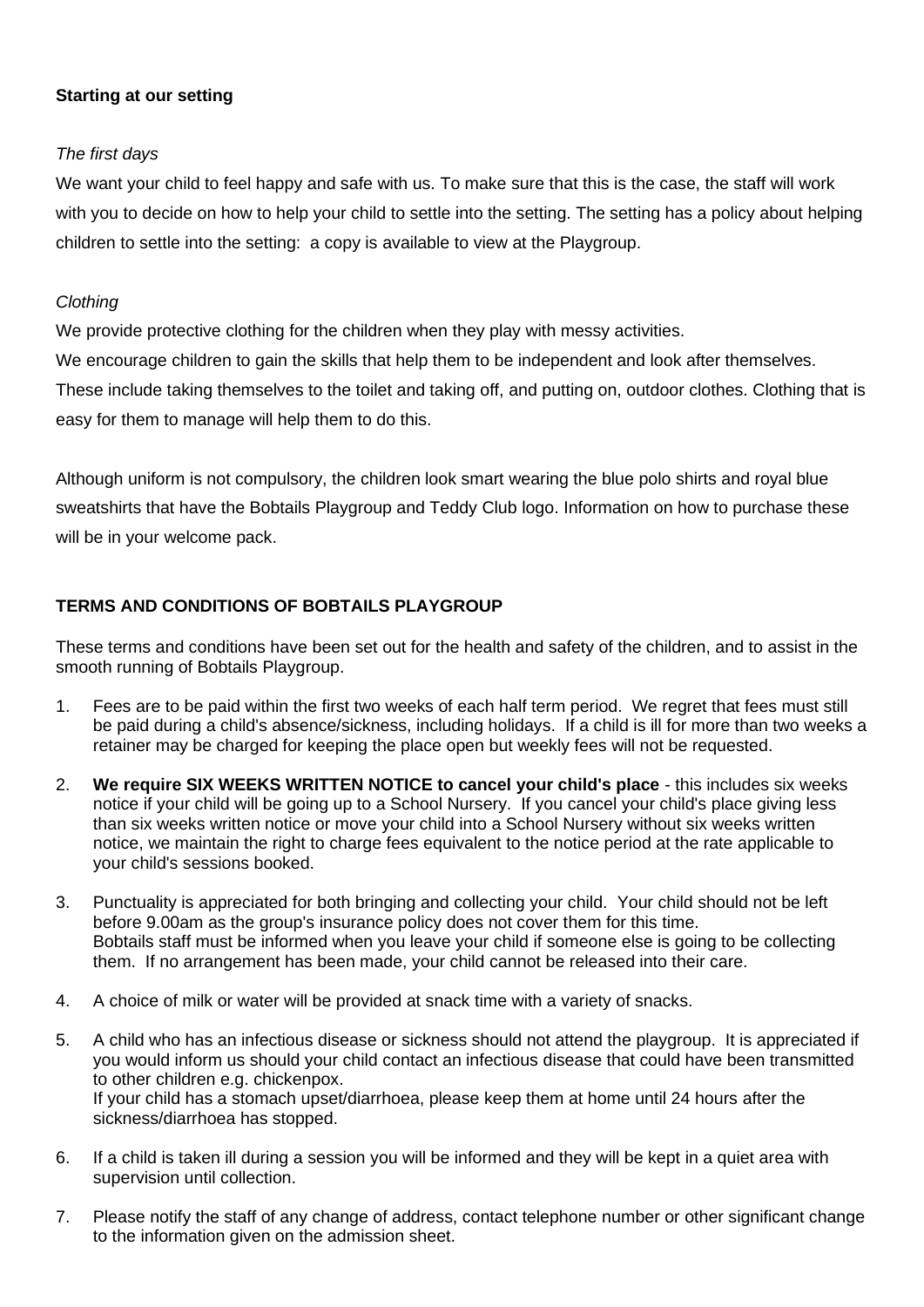- 8. Please mark all your child's belongings with their name this includes clothing that is likely to be taken off during the session. Also, please do not bring your child in their 'best' clothes. Every effort is made to protect clothing during painting, gluing etc., but accidents do happen. Wellingtons are not to be worn in the main room.
- 9. No physical punishment is used in the playgroup, and we practice positive reinforcement for all children in our care.
- 10. It is preferred that children are toilet-trained before commencing Bobtails. However if your child is not dry we will work with you and your child to achieve this. If your child has any permanent health or toilet problems, please let the staff know and note this on the admission form.
- 11. We are an equal opportunities playgroup and encourage admission of all children regardless of gender, race, religion, culture or disability.
- 12. Bobtails Playgroup works in partnership with parents, and respects confidentiality. However, the Children's Act 1989 places a clear responsibility on child care & education establishments to ensure they work together with other agencies to safeguard and promote the welfare of all children. As a result, if concerns are raised within the Playgroup, or parents report an issue involving possible abuse, we would not be able to guarantee confidentiality. It would have to be referred to Social Services. This is in line with government and Hertfordshire policy.
- 13. The Playgroup staff are continuously attending courses & updating. As part of this, it may be necessary for them to carry out child studies/observations on children in the Playgroup. This involves written work, with first name only and date of birth of the child. Photographs may also be taken to supplement the written work. This work may be seen outside the Playgroup by lecturers and external moderators.

You are entitled to see anything written on your child by any member of staff carrying out this work. If you have any objections to your child being used for this purpose, or would prefer to see the work if it involves your child -please make this known to the Playgroup Leader.

We hope that you and your child enjoy being members of our setting and that you both find taking part in our activities interesting and stimulating. The staff are always ready and willing to talk with you about your ideas, views or questions.

## **FURTHER INFORMATION**

For further information about Bobtails Playgroup, please contact the Playgroup Leader Keely Smith on 01920 871273 or email playleader@bobtailsplaygroup.org.uk.